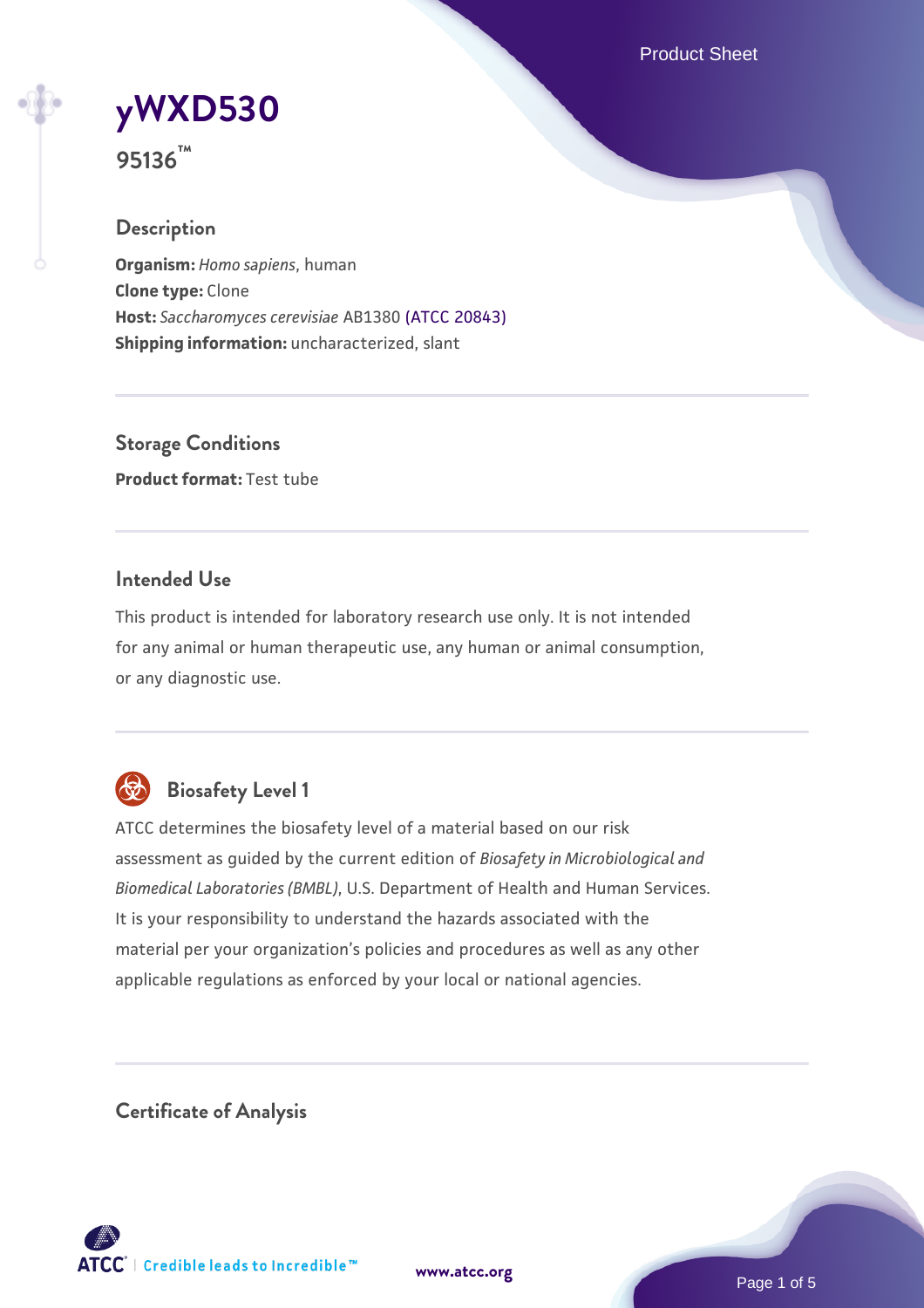

For batch-specific test results, refer to the applicable certificate of analysis that can be found at www.atcc.org.

#### **Insert Information**

**Type of DNA:** genomic **Genome:** Homo sapiens **Chromosome:** X X q24-q28 **Gene name:** DNA Segment, single copy **Gene product:** DNA Segment, single copy [DXS2118] **Gene symbol:** DXS2118 **Contains complete coding sequence:** Unknown **Insert end: Tagl** 

#### **Vector Information**

**Construct size (kb):** 130.0 **Intact vector size:** 11.700 **Vector name:** pYAC-RC **Type of vector:** YAC **Construction:** pYAC3, polylinker **Host range:** *Saccharomyces cerevisiae*; *Escherichia coli* **Centromere:** CEN4 **Cloning sites:** NotI; SacII; SalI; mLuI; ClaI; SnaBI; SmaI **Markers:** SUP4; HIS3; ampR; URA3; TRP1 Polylinker sites: Notl; SacII; SalI; mLuI; ClaI; SnaBI; SmaI **Promoters:** none **Replicon:** pMB1; ARS1

## **Growth Conditions**

**Medium:** 



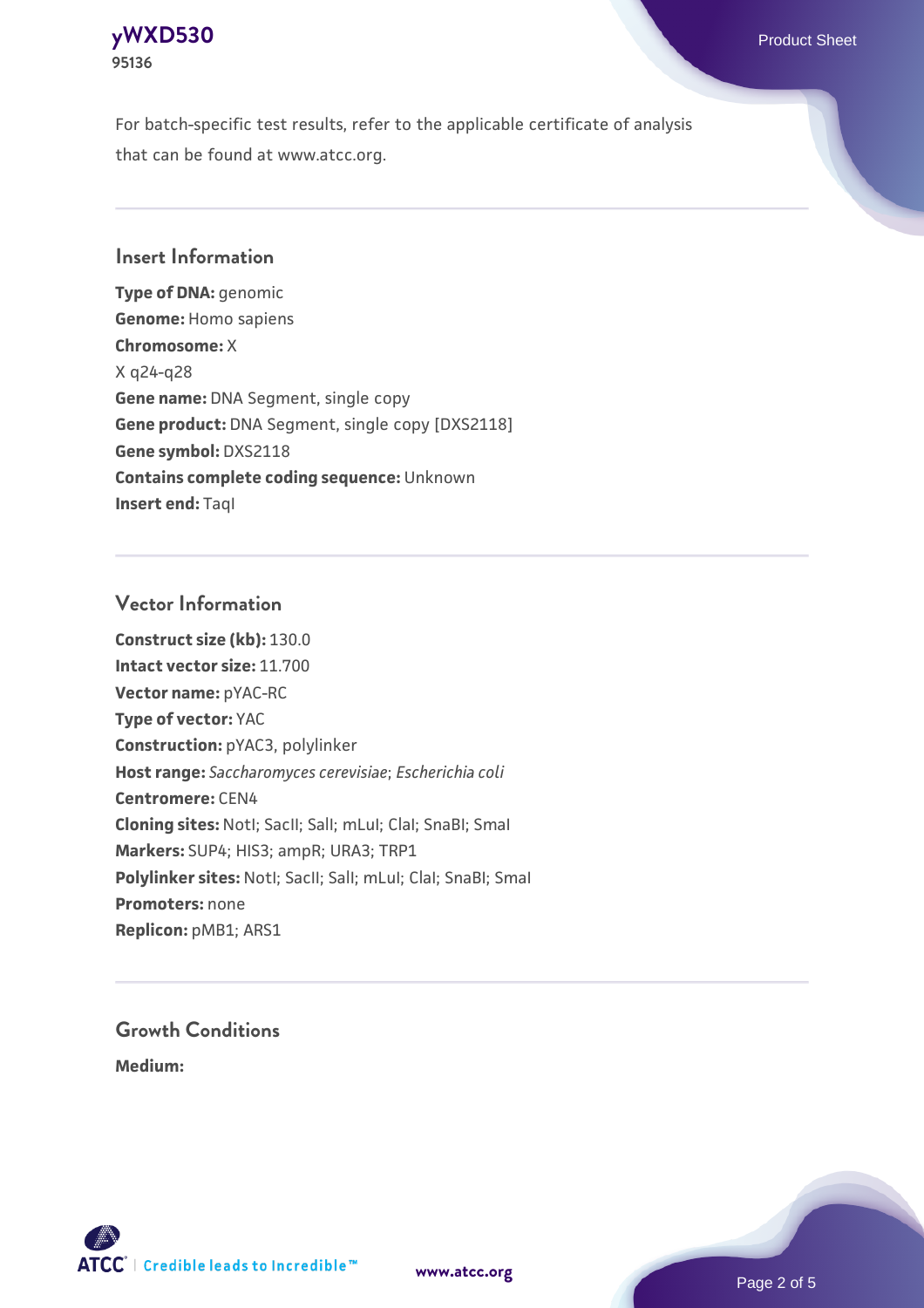**[yWXD530](https://www.atcc.org/products/95136)** Product Sheet **95136**

[ATCC Medium 1245: YEPD](https://www.atcc.org/-/media/product-assets/documents/microbial-media-formulations/1/2/4/5/atcc-medium-1245.pdf?rev=705ca55d1b6f490a808a965d5c072196) **Temperature:** 30°C

#### **Notes**

More information may be available from ATCC (http://www.atcc.org or 703- 365-2620).

#### **Material Citation**

If use of this material results in a scientific publication, please cite the material in the following manner: yWXD530 (ATCC 95136)

#### **References**

References and other information relating to this material are available at www.atcc.org.

#### **Warranty**

The product is provided 'AS IS' and the viability of ATCC® products is warranted for 30 days from the date of shipment, provided that the customer has stored and handled the product according to the information included on the product information sheet, website, and Certificate of Analysis. For living cultures, ATCC lists the media formulation and reagents that have been found to be effective for the product. While other unspecified media and reagents may also produce satisfactory results, a change in the ATCC and/or depositor-recommended protocols may affect the recovery, growth, and/or function of the product. If an alternative medium formulation or reagent is used, the ATCC warranty for viability is no longer



**[www.atcc.org](http://www.atcc.org)**

Page 3 of 5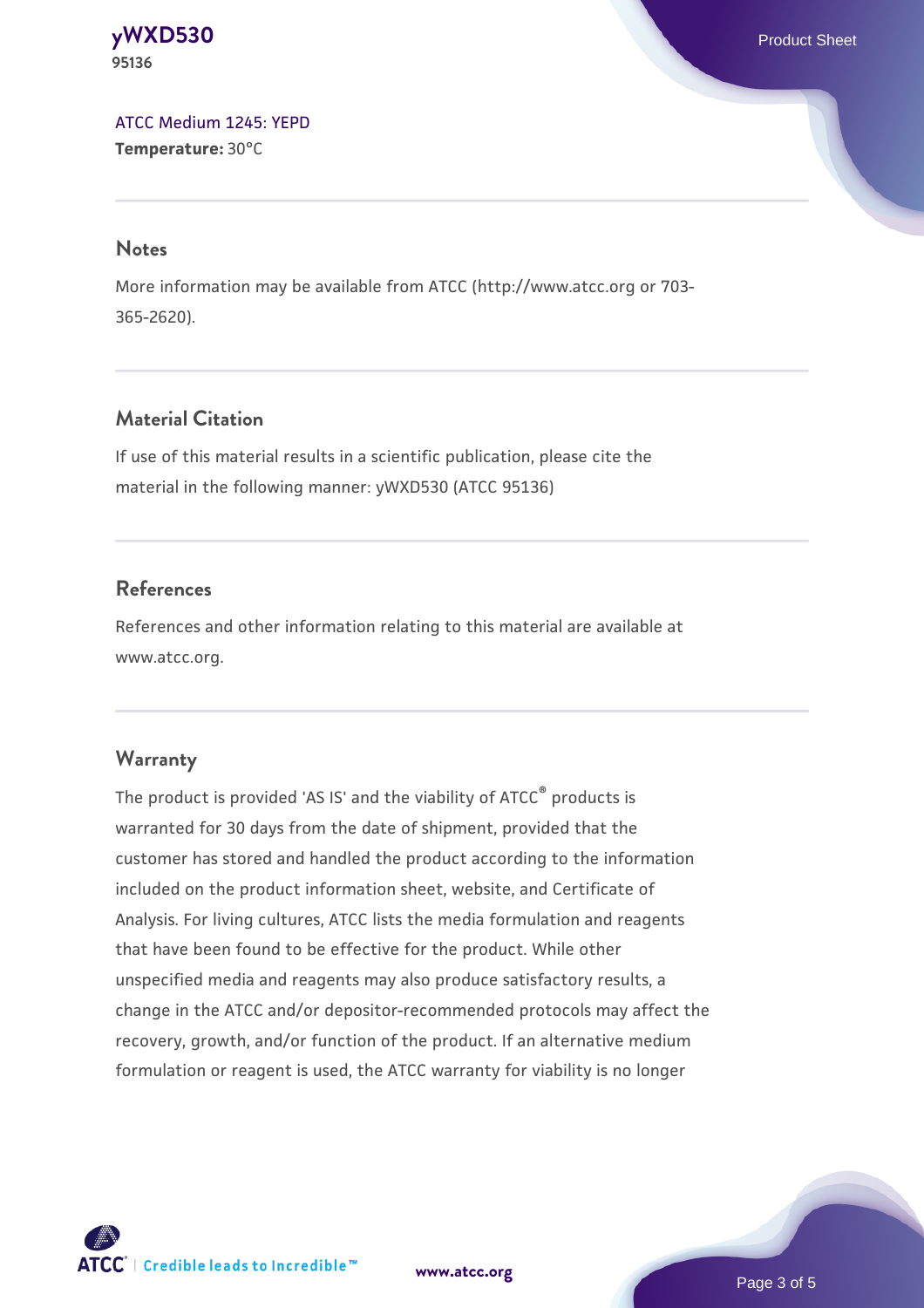**[yWXD530](https://www.atcc.org/products/95136)** Product Sheet **95136**

valid. Except as expressly set forth herein, no other warranties of any kind are provided, express or implied, including, but not limited to, any implied warranties of merchantability, fitness for a particular purpose, manufacture according to cGMP standards, typicality, safety, accuracy, and/or noninfringement.

#### **Disclaimers**

This product is intended for laboratory research use only. It is not intended for any animal or human therapeutic use, any human or animal consumption, or any diagnostic use. Any proposed commercial use is prohibited without a license from ATCC.

While ATCC uses reasonable efforts to include accurate and up-to-date information on this product sheet, ATCC makes no warranties or representations as to its accuracy. Citations from scientific literature and patents are provided for informational purposes only. ATCC does not warrant that such information has been confirmed to be accurate or complete and the customer bears the sole responsibility of confirming the accuracy and completeness of any such information.

This product is sent on the condition that the customer is responsible for and assumes all risk and responsibility in connection with the receipt, handling, storage, disposal, and use of the ATCC product including without limitation taking all appropriate safety and handling precautions to minimize health or environmental risk. As a condition of receiving the material, the customer agrees that any activity undertaken with the ATCC product and any progeny or modifications will be conducted in compliance with all applicable laws, regulations, and guidelines. This product is provided 'AS IS' with no representations or warranties whatsoever except as expressly set forth herein and in no event shall ATCC, its parents, subsidiaries, directors, officers, agents, employees, assigns, successors, and affiliates be liable for indirect, special, incidental, or consequential damages of any kind in connection with or arising out of the customer's use of the product. While reasonable effort is made to ensure authenticity and reliability of materials on deposit, ATCC is not liable for damages arising from the misidentification or



**[www.atcc.org](http://www.atcc.org)**

Page 4 of 5